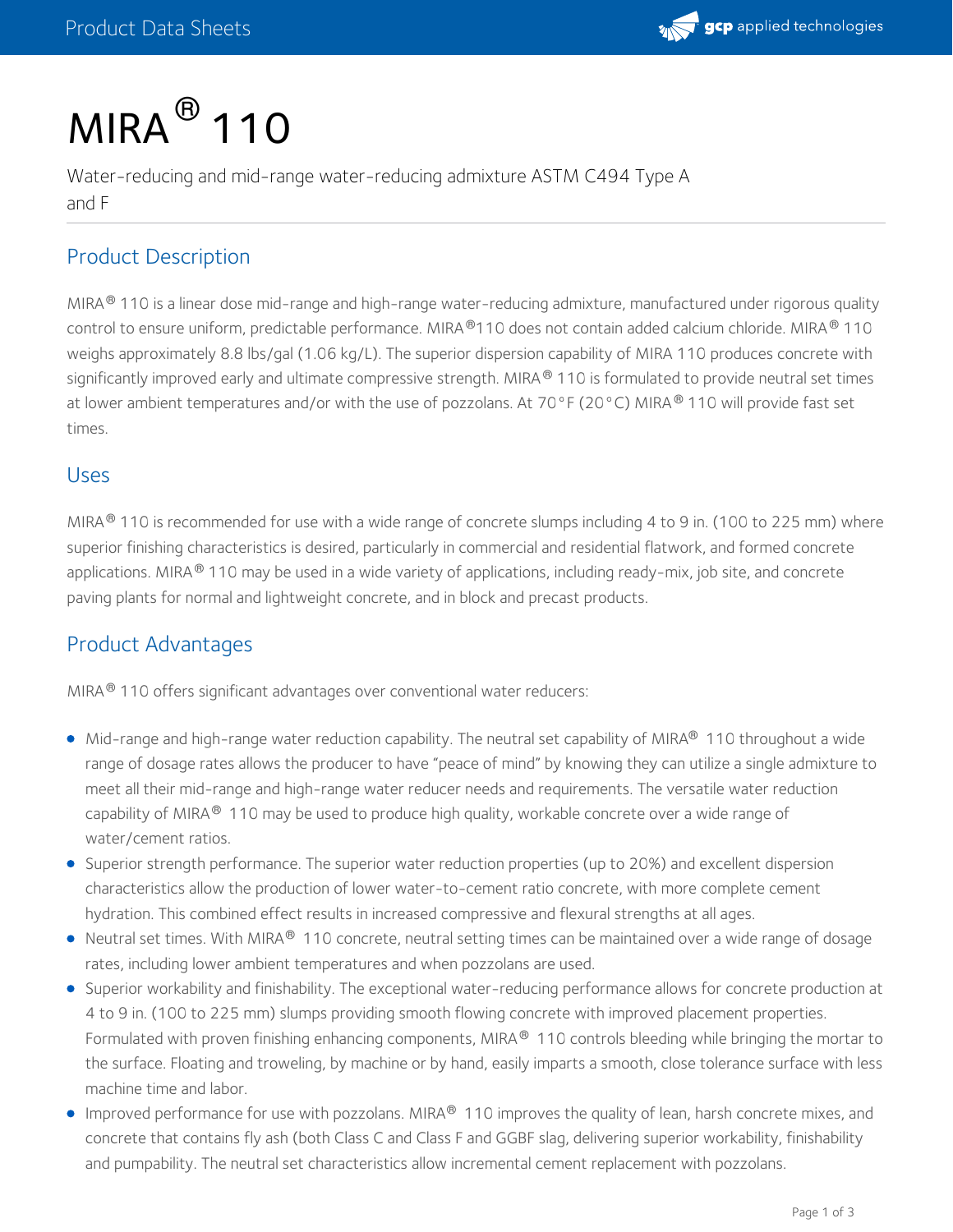

#### Addition Rates

Addition rate may be varied to achieve the desired water reduction and set time. The addition rate can range between 2 fl oz/100 lb and 20 fl oz/100 lb (130 mL/100 kg and 1300 mL/100 kg) of cemen-titious materials. Typically, addition rates as a mid-range water reducer are 6–9 fl oz/100 lbs (390–585 mL/100 kg) and as a high-range water reducer are 10-15 fl oz/100 lbs (650- 1000 mL/100 kg) of cementitious materials. Other addition rates may be used if testing with local materials provides the required performance. Addition rates may vary depending on materials, job conditions and desired performance characteristics. Please consult your GCP Applied Technologies representative for information and assistance.

# Compatibility with Other Admixtures and Batch Sequencing

MIRA® 110 is compatible with most GCP admixtures as long as they are added separately to the concrete mix, usually through the water holding tank discharge line. However MIRA $^\circ$  110 is not recommended for use in concrete containing naphthalene-based admixtures including DARACEM  $^\circ$ 19 and DARACEM  $^\circ$  100, and melamine-based admixtures including DARACEM  $^\circ$  65. In general, it is recommended that MIRA $^\circ$  110 be added to the concrete mix near the end of the batch sequence for optimum performance. Please see GCP Technical Bulletin TB-0110, Admixture Dispenser Discharge Line Location and Sequencing for Concrete Batching Operations for further recommendations. Different sequencing may be used if local testing shows better performance.

Pretesting of the concrete mix should be performed before use, and as conditions and materials change in order to ensure compatibility, and to optimize dosage rates, addition times in the batch sequencing and concrete performance. For concrete that requires air entrainment, the use of an ASTM C260 air-entraining agent (such as DARAVAIR  $^\circledast$  or DAREX® product lines) is recommended to provide suitable air void parameters for freeze-thaw resistance. Please consult your GCP Applied Technologies representative for guidance.

# **Finishability**

The cement paste or mortar provided by MIRA® 110 concrete has improved trowelability. Floating or troweling by hand or machine imparts a smooth, close tolerance surface.

# Packaging & Handling

MIRA $^{\circledR}$  110 is available in bulk, delivered by metered tank trucks, totes and drums.

MIRA $^\circledR$  110 will begin to freeze at approximately 25°F (–5°C) but will return to full strength after thawing and thorough agitation. In storage and for proper dispensing, the temperature of MIRA 110 should be maintained above 32°F (0°C).

# Dispensing Equipment

A complete line of accurate, automatic dispensing equipment is available.